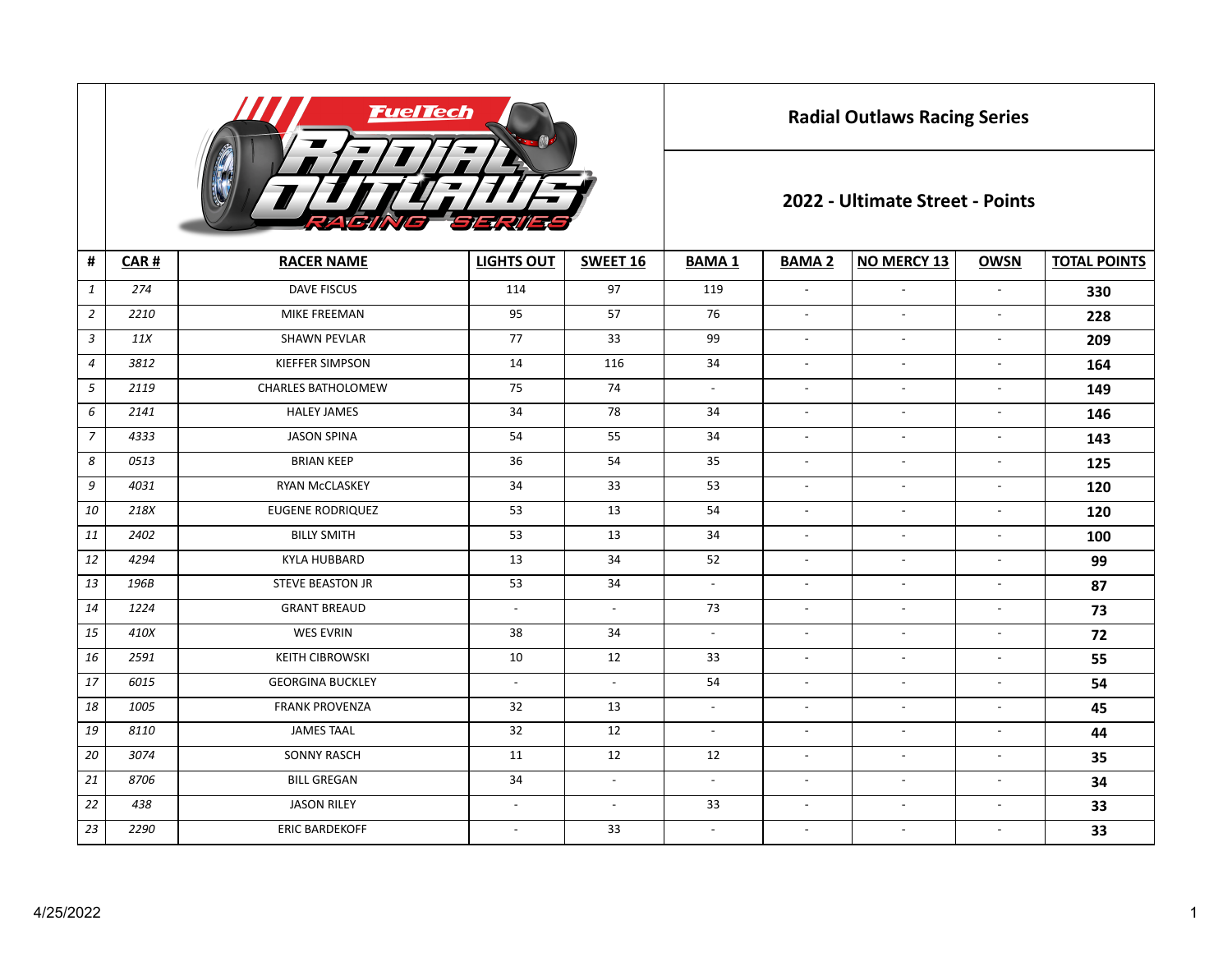

**Radial Outlaws Racing Series**

## **2022 - Ultimate Street - Points**

| $\pmb{\sharp}$ | CAR#  | <b>RACER NAME</b>           | <b>LIGHTS OUT</b>        | SWEET 16                 | <b>BAMA1</b>              | <b>BAMA 2</b>            | <b>NO MERCY 13</b>       | <b>OWSN</b>              | <b>TOTAL POINTS</b> |
|----------------|-------|-----------------------------|--------------------------|--------------------------|---------------------------|--------------------------|--------------------------|--------------------------|---------------------|
| 24             | 381F  | <b>DOMENIC FRIGUGLIETTI</b> | $\blacksquare$           | $\overline{a}$           | 33                        | $\overline{\phantom{a}}$ | $\overline{a}$           | $\blacksquare$           | 33                  |
| 25             | 218   | PAUL BURCHILL               | 32                       | $\overline{\phantom{a}}$ | $\overline{\phantom{a}}$  | $\overline{\phantom{a}}$ | $\overline{\phantom{a}}$ | $\overline{\phantom{a}}$ | 32                  |
| 26             | 4029  | RAY COX                     | 13                       | 12                       | $\blacksquare$            | $\blacksquare$           | $\sim$                   | $\overline{\phantom{a}}$ | 25                  |
| 27             | 339   | <b>MARTIN CONNELLEY</b>     | 12                       | 12                       | $\overline{\phantom{a}}$  | $\overline{\phantom{a}}$ | $\overline{\phantom{a}}$ | $\overline{\phantom{a}}$ | 24                  |
| 28             | 4271  | <b>JESSIE COULTER</b>       | $\overline{\phantom{a}}$ | 12                       | 12                        | $\sim$                   | $\overline{\phantom{a}}$ | $\overline{\phantom{a}}$ | 24                  |
| 29             | 4451  | <b>TERRY WILSON</b>         | $\overline{\phantom{a}}$ | 11                       | 12                        | $\sim$                   | $\blacksquare$           | $\overline{\phantom{a}}$ | 23                  |
| 30             | 10011 | <b>CHRIS LITTLE</b>         | 11                       | 12                       | $\mathbb{L}^{\mathbb{N}}$ | $\sim$                   | $\blacksquare$           | $\overline{\phantom{a}}$ | 23                  |
| 31             | 166X  | <b>SCOTT PARSON</b>         | 13                       | $\mathbb{L}$             | $\blacksquare$            | $\overline{\phantom{a}}$ | $\blacksquare$           | $\overline{\phantom{a}}$ | 13                  |
| 32             | GT7   | <b>KEN JOHNSON</b>          | $\overline{\phantom{a}}$ | $\mathbb{Z}^2$           | 13                        | $\blacksquare$           | $\overline{\phantom{a}}$ | $\overline{\phantom{a}}$ | 13                  |
| 33             | 117   | <b>MIKE MAULDER</b>         | $\blacksquare$           | $\sim$                   | 12                        | $\blacksquare$           | $\mathbb{L}$             | $\overline{\phantom{a}}$ | 12                  |
| 34             | 151   | LOUIS SCHALON               | 12                       | $\overline{\phantom{a}}$ | $\overline{\phantom{a}}$  | $\overline{\phantom{a}}$ | $\overline{\phantom{a}}$ | $\overline{\phantom{a}}$ | 12                  |
| 35             | 4091  | PAUL SMITH                  | 12                       | $\sim$                   | $\sim$                    | $\blacksquare$           | $\blacksquare$           | $\overline{\phantom{a}}$ | 12                  |
| 36             | 4222  | <b>KIRT SANDERS</b>         | 12                       | $\overline{\phantom{a}}$ | $\overline{\phantom{a}}$  | $\overline{\phantom{a}}$ | $\overline{\phantom{a}}$ | $\overline{\phantom{a}}$ | 12                  |
| 37             | 6006  | <b>ALTON CLEMENTS</b>       | $\overline{\phantom{a}}$ | 12                       | $\overline{\phantom{a}}$  | $\overline{\phantom{a}}$ | $\overline{\phantom{a}}$ | $\overline{\phantom{a}}$ | 12                  |
| 38             | 802   | <b>CHARLIE JOHNSON</b>      | 11                       | $\overline{\phantom{a}}$ | $\overline{\phantom{a}}$  | $\overline{\phantom{a}}$ | $\overline{\phantom{a}}$ | $\overline{\phantom{a}}$ | 11                  |
| 39             | 1680  | KAITLIN QUARTUCCIO          | 11                       | $\overline{\phantom{a}}$ | $\overline{\phantom{a}}$  | $\overline{\phantom{a}}$ | $\overline{\phantom{a}}$ | $\overline{\phantom{a}}$ | 11                  |
| 40             | 2444  | <b>STEPHEN BARNETT</b>      | 11                       | $\overline{\phantom{a}}$ | $\overline{\phantom{a}}$  | $\overline{\phantom{a}}$ | $\overline{\phantom{a}}$ | $\overline{\phantom{a}}$ | 11                  |
| 41             | 2703  | <b>WALTER DRAKEFORD</b>     | 11                       | $\overline{\phantom{a}}$ | $\overline{\phantom{a}}$  | $\overline{a}$           | $\overline{\phantom{a}}$ | $\overline{\phantom{a}}$ | 11                  |
| 42             | 4017  | <b>TONY ORTS</b>            | 11                       | $\overline{a}$           | $\blacksquare$            | $\overline{\phantom{a}}$ | $\sim$                   | $\overline{\phantom{a}}$ | 11                  |
| 43             | 88X   | <b>CHRIS MACE</b>           | 11                       | $\overline{a}$           | $\blacksquare$            | $\sim$                   | $\sim$                   | $\overline{\phantom{a}}$ | 11                  |
| 44             | 1104  | <b>JASON MARTIN</b>         | 10                       | $\overline{\phantom{a}}$ | $\overline{\phantom{a}}$  | $\overline{\phantom{a}}$ | $\overline{\phantom{a}}$ | $\overline{\phantom{a}}$ | 10                  |
| 45             | 19690 | $\sim$                      | 10                       | $\sim$                   | $\overline{a}$            | $\sim$                   | $\overline{a}$           | $\blacksquare$           | 10                  |
| 46             | 1969U | <b>ZANE OWEN</b>            | 10                       | $\overline{a}$           | $\overline{a}$            | $\overline{a}$           | $\overline{a}$           | $\overline{a}$           | 10                  |
| $47\,$         | 222X  | <b>MARK FAM</b>             | 10                       | $\overline{\phantom{a}}$ | $\overline{\phantom{a}}$  | $\overline{\phantom{a}}$ | $\sim$                   | $\overline{\phantom{a}}$ | 10                  |